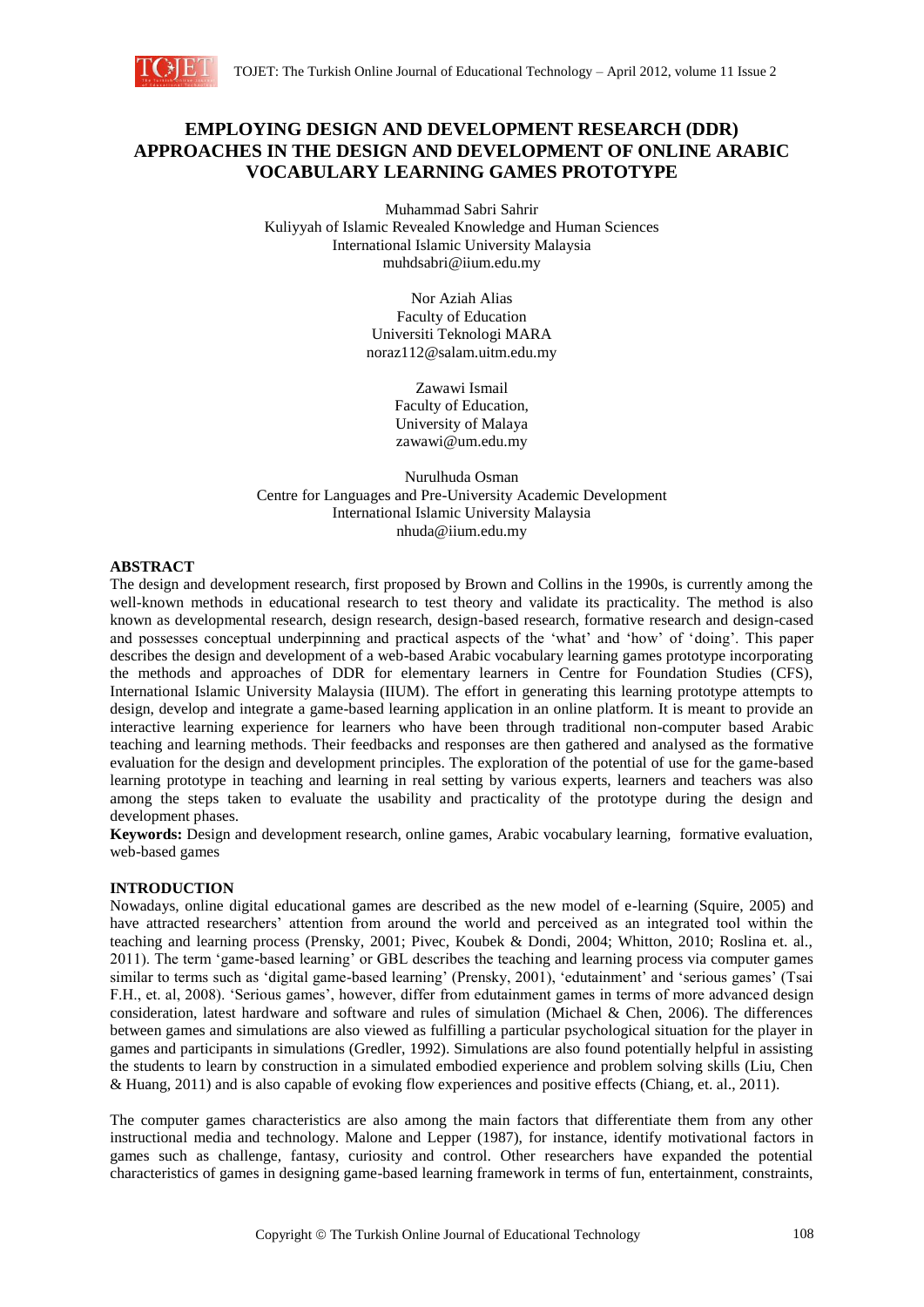

goals achieving, acquiring knowledge and skills (Gredler, 1992), experiential learning and challenging (Gredler, 2004), competitiveness, enjoyable, creativity (Akilli, 2007), played on various platforms or game consoles (Roslina & Azizah, 2008), motivating (Tuzun, 2004; Alessi & Trollips, 2001) and experienced-based storyline (Zarina & Hanafizan, 2005).

## **Design and Development Methodology in Educational Games**

The design and development of games proves to be a not so easy process requiring an extensive programming project from the development of game engine, middleware, interface programming and audio programming. Despite the difficulties, a number of tools such as functional authoring tools and drag and drop interface have been recently developed to ease the complexities (Roslina & Azizah, 2008). Several frameworks and models have been proposed by researchers in the field of game design such as The Design Framework for Edutainment Environment by Embi (2005), Adopted Interaction Cycle for Games by Barendregt and Bekker (2004), Game Object Model by Amory (2001) and The Engaging Multimedia Design Model for Children by Said (2004), as cited in Tan, Ling and Ting (2007).

The design and development principles of the online Arabic vocabulary games in study were based on the 5 level of games learning which Prensky (2001) refers to as: "**"How," "What,""Why," "Where," and "When/ Whether"** levels at which learning occurs in video and computer games (Pivec, Koubek & Dondi, 2004, p. 42). The design and development process of the Arabic vocabulary games prototype in this paper involves the integration of Arabic learning contents from the traditional text book and the Raptivity ® e-learning authoring software supplying many and various games templates. The selection of this software is due to reasons of its supportive features to the correct display of Arabic fonts and the right to left Arabic writing system. It is also a tool that can be easily navigated through by educators without requiring high level of computer skills, which is among the identified shortcomings of the Arabic language teachers (Mohd Feham & Isarji, 2006; Mohd Feham, 2006; Zawawi, 2008).

The online mode is selected as the games platform for this prototype because it allows learners, regardless of their geographic location, to independently participate in the learning environment (Connolly & Stansfield, 2006). It is played on a computer platform with the internet connection; the games are stored and played directly from the server (Roslina & Azizah, 2008). An online platform is also chosen for the games prototype to facilitate the usability and ensure easy-access to this application for the Arabic language learners.

#### **Design and Development Research (DDR) Method as Employed Approaches**

The employment of design and development research (DDR) methodology as the selected approach is justified in this study by its pragmatism in testing the theory and validating the practicality. Besides, it is described as a way to establish new procedures, techniques and tools based on specific needs analysis (Richey & Klein, 2007). This methodology is also formerly known as developmental research (Richey, Klein & Nelson, 2004), designed case (Reigeluth & Frick, 1999), design-based research (Reeves, 2006 & Herrington, et. al, 2007), formative research (Nieveen, 2007), and design research (Bannan-Ritland, 2003; Van der Akker, 2007).

Although many terms have been introduced to explain and describe this research method within its similarities and differences, it was first proposed by Brown and Collins in 1992 as an extension to other educational research methods (Wang & Hannafin, 2005, Markauskaite & Reimann, 2008) and to test theory and validate its practices (Richey & Klein, 2007). It is also employed to design and develop an intervention (such as programs, teachinglearning strategies and materials, products and systems) with the aim to solve a complex educational problem and to advance our knowledge on the characteristics of these interventions and the processes to design and develop them (Plomp, 2007, p.12). Wang and Hannafin (2005) define it "as a systematic but flexible methodology aimed to improve educational practices through iterative analysis, design, development, and implementation, based on collaboration among researchers and practitioners in real-world settings, and leading to contextually-sensitive design principles and theories" (p. 6). Table 1.0 illustrates the pragmatic elements of a design and development research that have been adapted in this study:

**Table 1.0 : Elements of a design and development research**

| Goals                                                                                            | Dual goals – theory and practice                                                |  |
|--------------------------------------------------------------------------------------------------|---------------------------------------------------------------------------------|--|
| Theory development                                                                               | Multidisciplinary and interdisciplinary                                         |  |
| Method                                                                                           | Mixed modes                                                                     |  |
| <b>Process</b>                                                                                   | Cyclical, iterative, teamwork                                                   |  |
| Resources                                                                                        | Extensive literature, collaboration, partnership, various research technologies |  |
| <b>Outcomes</b>                                                                                  | Improved theory, product, design principles                                     |  |
| $\Lambda$ $J_{n+1}$ , $J$ $f_{n+1}$ , $\Lambda$ $J_{n}$ , $\Lambda$ $J_{n}$ , $\Lambda$ $(2007)$ |                                                                                 |  |

*Adapted from Nor Aziah (2007)*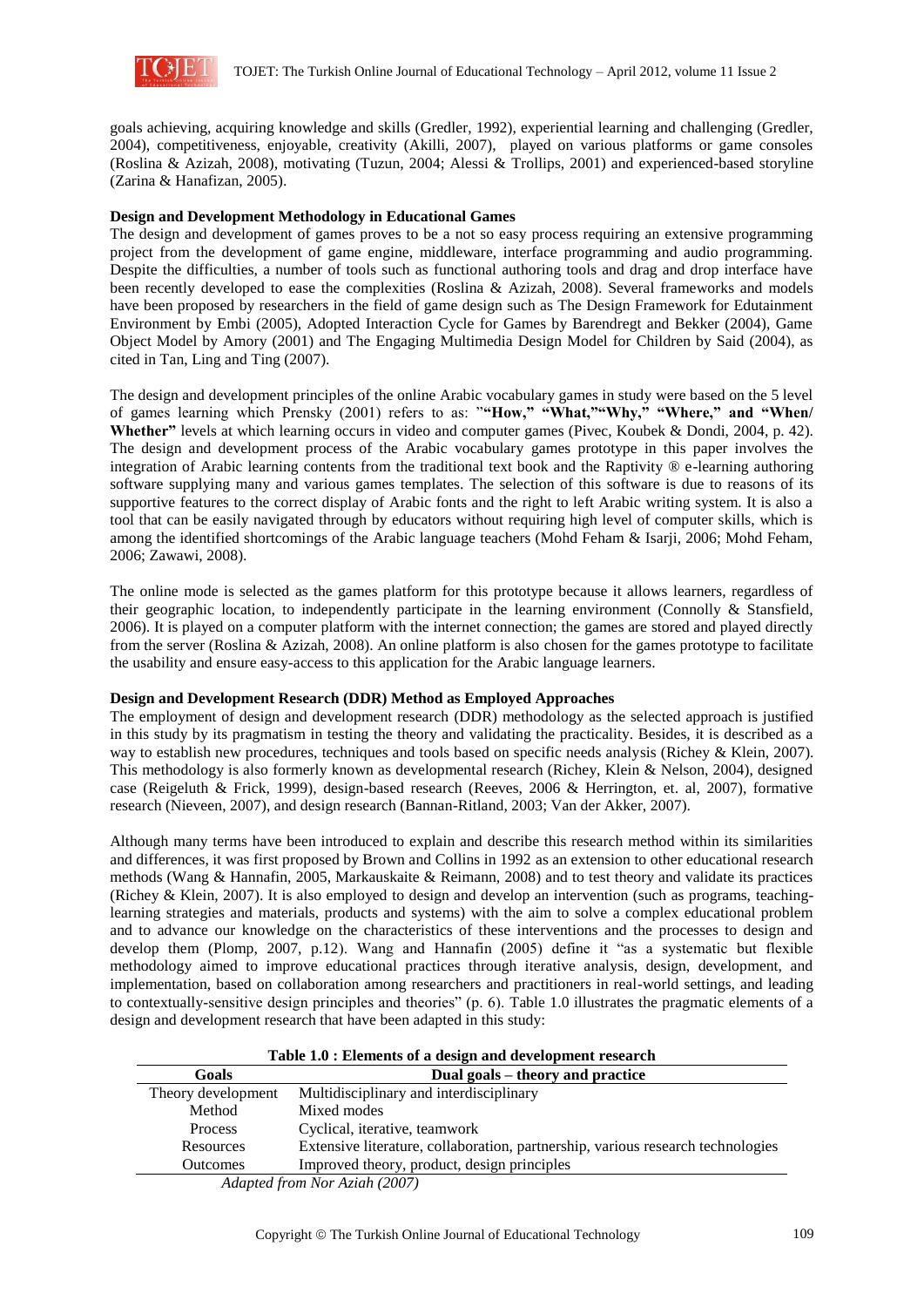

**A Pragmatic Model of Design and Development of Online Arabic Vocabulary Learning Games Prototype** The employment of pragmatic elements of a design and development research (DDR) in this paper is described as the followings :

*a) Multidisciplinary and interdisciplinary theory development*: The design and development of the online Arabic vocabulary learning games involved various multidisciplinary and interdisciplinary analyses of needs for the design and development of games addressing numerous aspects of Arabic vocabulary learning problems among learners, teachers and experts. The design and development aspects from other fields of knowledge were also considered prior to the games' design and development process.

*b) Mixed modes methods* :

The mixed modes methods were implemented in the formative evaluation of the online Arabic games. The evaluation is meant to *judge the strengths and weaknesses of its instruction in its developing stages, for purposes of revising the instruction to improve its effectiveness and appeal* (Tessmer, 1993, p. 11). The evaluation was divided into 2 phases of game prototype 1 and game prototype 2 implementing both quantitative and qualitative mix-method instrumentations. The validation of the instruments for the formative evaluation was conducted by an expert in instructional design and game-based learning from the University of South Dakota, United States of America (USA).

The process of consultation, discussion and validation were communicated through the researcher's email at sabriqld2003@gmail.com. The formative evaluation for pre-prototype 1 went through several try-out sessions with a limited number of the user groups such as teachers and learners who will eventually use the materials and expert appraisal or review from a group of experts consisting of subject matter experts, instructional design experts, and teachers review of the materials (Nieveen, 2007). Prototype 1 and prototype 2 have been evaluated via four (4) types of formative evaluation which are expert review, one-to-one evaluation, small group test and field test which were adapted from Tessmer (1993, p. 15). The process of formative evaluations for the design and development principles were conducted in the following phases as shown in Table 2.0 below:

| Table 2.0 : Phases of Formative Evaluations for the Games Prototype |                                        |  |  |  |
|---------------------------------------------------------------------|----------------------------------------|--|--|--|
| <b>GAMES PRE-PROTOTYPE (ANALYSIS,</b>                               |                                        |  |  |  |
| DESIGN AND DEVELOPMENT)                                             |                                        |  |  |  |
| <b>Participants and Methods</b>                                     | <b>Instruments</b>                     |  |  |  |
| - 115 out of 133 learners in semester 3, 2008/2009                  | Needs analysis<br>$\bullet$            |  |  |  |
| - 13 lecturers teaching in semester 3, 2008/2009                    | Open-ended questionnaires              |  |  |  |
| - 2 senior IT officers at CFSIIUM - (consultation in IT             | <b>Interviews</b>                      |  |  |  |
| facilities)                                                         | Think-Aloud protocols                  |  |  |  |
| 2 programmers from Raptivity $\mathcal{D}$ - (consultation in using | <b>Content Analysis</b><br>$\bullet$   |  |  |  |
| Raptivity's authoring tool)                                         |                                        |  |  |  |
| - 3 experts in digital game-based learning (DGBL) –                 |                                        |  |  |  |
| consultation in survey design                                       |                                        |  |  |  |
| <b>GAMES PROTOTYPE 1 (DESIGN AND DEVELOPMENT)</b>                   |                                        |  |  |  |
| <b>Participants and Methods</b>                                     | <b>Instruments</b>                     |  |  |  |
| - 2 programmers from Raptivity ® - (consultation in using           | Open-ended questionnaires<br>$\bullet$ |  |  |  |
| Raptivity's authoring tool)                                         | <b>Interviews</b><br>$\bullet$         |  |  |  |
| - 1 subject matter expert in Arabic language                        | Think-Aloud protocols                  |  |  |  |
| - 3 experts in validating the survey design                         | <b>Content Analysis</b><br>$\bullet$   |  |  |  |
| - 2 experts' review in instructional designs, English language      |                                        |  |  |  |
| and Arabic language.                                                |                                        |  |  |  |
| <b>GAMES PROTOTYPE 2 (FORMATIVE EVALUATION)</b>                     |                                        |  |  |  |
| <b>Participants and Methods</b>                                     | <b>Instruments</b>                     |  |  |  |
| a) Pre-Formative Evaluation                                         | Survey<br>$\bullet$                    |  |  |  |
| - Peer reviews (2 lecturers)                                        | Open-ended questionnaires<br>$\bullet$ |  |  |  |
| - SME in Arabic language (1 expert)                                 | <b>Interviews</b><br>$\bullet$         |  |  |  |
| b) Formative Evaluation 1                                           | Think-Aloud Methods                    |  |  |  |
| - Experts' review (6 experts)                                       | Class observations                     |  |  |  |
| - Learners' review (2 learners)                                     | Testimonials                           |  |  |  |
| - Evaluator's review (1 peer lecturer/asst. coordinator)            |                                        |  |  |  |
| c) Formative Evaluation 2                                           |                                        |  |  |  |
| - small group testing (16 learners)                                 |                                        |  |  |  |
| - field testing 1 (33 learners)                                     |                                        |  |  |  |
| - field testing 2 (49 learners)                                     |                                        |  |  |  |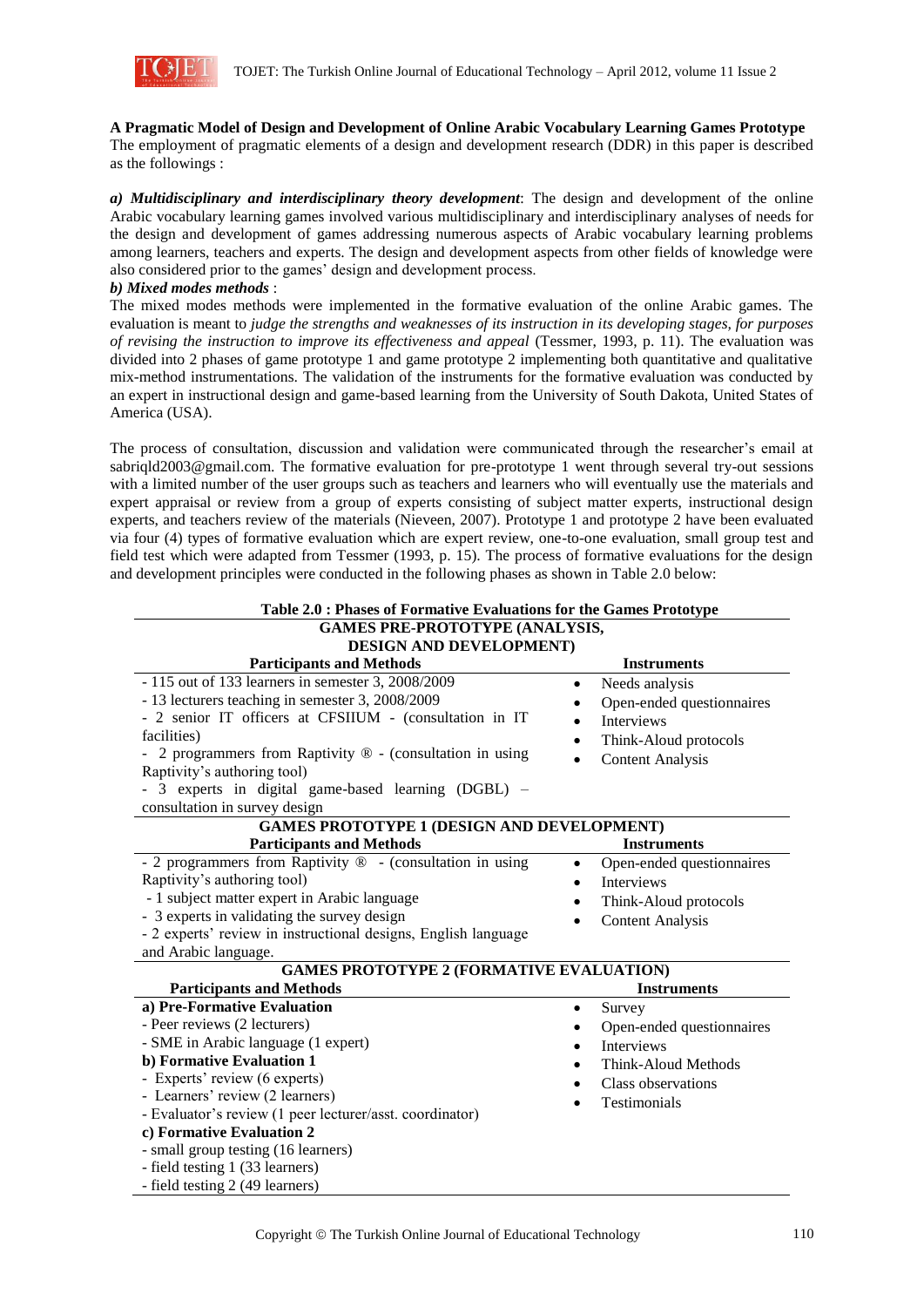

## *c) Cyclical, iterative, teamwork* :

The iterative cycles of the five (5) phases of analysis, design, development, implementation and evaluation used in this project are in accordance to the ADDIE Model as shown in Figure 1.0 :



**Figure 1.0 : Iterative cycles of adapted ADDIE's model**

The front-end analysis for the learning needs of the prototype's design and development was then conducted based on the design and development of product and tool research (Richey & Klein, 2007) or previously known as Type 1 of developmental research (Richey, Klein, & Nelson, 2004). The differences between TYPE 1 and TYPE 2 developmental research are shown in Table 3.0 below :

| Table 3.0 : A Summary of the 2 Types of Developmental Research |                                      |                                        |  |  |
|----------------------------------------------------------------|--------------------------------------|----------------------------------------|--|--|
| <b>Product and Tool Research</b>                               |                                      | <b>Model Research</b>                  |  |  |
|                                                                | Or Type 1 of DR                      | Or Type 2 of DR                        |  |  |
|                                                                | Study of specific product or         | Study of design, development, or       |  |  |
| <b>Emphasis</b>                                                | program design, development, &/or    | evaluation processes, tools, or models |  |  |
|                                                                | evaluation project                   | (can focus only on ONE phase)          |  |  |
|                                                                | Lessons learned from developing      | New design, development, and           |  |  |
|                                                                | specific products and analyzing the  | evaluation procedures &/or models and  |  |  |
| <b>Product</b>                                                 | conditions that facilitate their use | conditions that facilitate their use   |  |  |
|                                                                | CONTEXT-SPECIFIC                     | <b>GENERALIZED</b>                     |  |  |
|                                                                | <b>CONCLUSION</b>                    | <b>CONCLUSIONS</b>                     |  |  |

This research has embraced the product and tool research method (Richey & Klein, 2007) or previously known as Type 1 of developmental research (Richey, Klein, & Nelson, 2004). The product for this study is an online Arabic vocabulary learning games prototype, which was conceptualized, designed and developed based on both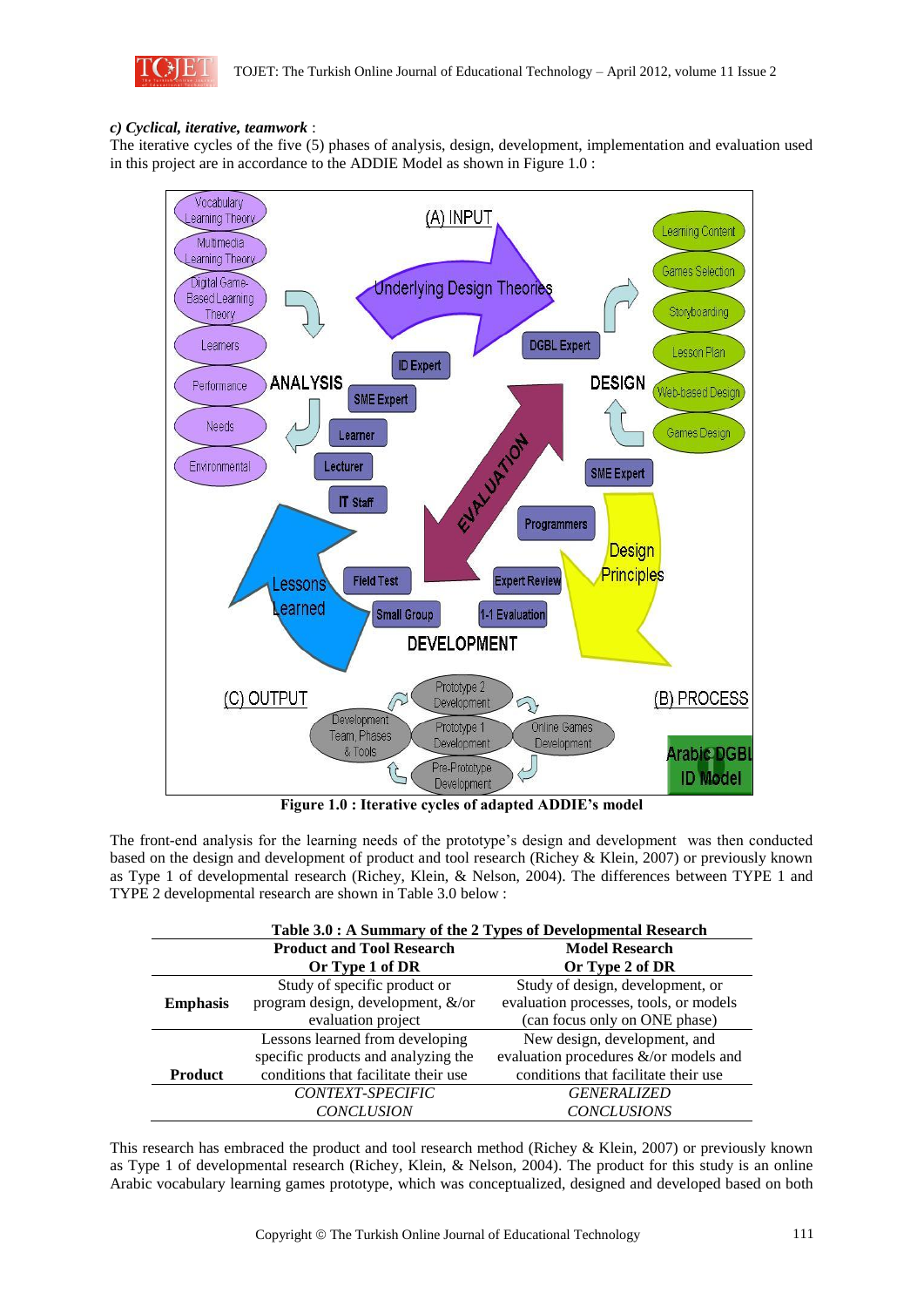

theoretical and practical aspects. The development of the online Arabic vocabulary learning games prototype as a final educational product is a combination of the design and development principles with vocabulary games templates from Raptivity ® e-learning authoring tools in an online learning environment. The researcher is the main designer and developer of this learning prototype module. It is however, the nature of developmental research that the researcher collaborates with a development team. Relevant tools of development are employed and the development process is documented in work logs as illustrated in Table 4.0 :

**Table 4.0 : Work Logs of Development Process and Stages**

| <b>Stage</b> | Work Log                                            | Table 4.0. Well Logs of Development I focess and stages<br><b>Descriptions</b>                                                               |
|--------------|-----------------------------------------------------|----------------------------------------------------------------------------------------------------------------------------------------------|
| Stage 1      | Designing the online<br>games storyboards.          | storyboards<br>'Design<br>Designing<br>the<br>based<br>on<br>Principles'.                                                                    |
| Stage 2      | Designing the<br>webpage.                           | Designing the webpage for the online vocabulary<br>games learning.                                                                           |
| Stage 3      | Developing the<br>vocabulary games.                 | Developing the games by integrating the learning<br>contents into the games design templates of Raptivity.                                   |
| Stage 4      | Uploading and<br>publishing the games<br>website.   | Uploading and publishing the website in the internet<br>server and testing the application.                                                  |
| Stage 5      | Conducting pre-<br>formative evaluation             | Conducting pre-formative evaluation with subject-<br>matter expert (SME) and lecturers as future users.                                      |
| Stage 6      | Revision of design<br>and development               | Revising and modifying the development process<br>based on the feedbacks and responses.                                                      |
| Stage 7      | Conducting<br>formativeevaluation<br>$\mathbf{1}$ . | Conducting formative evaluation 1 of the online Arabic<br>vocabulary games with expert reviewers, lecturers and<br>learners as actual users. |
| Phase 8      | Revision of design<br>and development               | Revising and modifying the development process<br>based on the feedbacks and responses.                                                      |
| Stage 9      | Conducting formative<br>evaluation 2.               | Conducting formative evaluation 2 of the online Arabic<br>vocabulary games with students and teachers as the<br>actual users.                |
| Phase 10     | Data analysis<br>and report                         | Conducting the data analysis and report of the design<br>and development process                                                             |

*d) Extensive literature, collaboration, partnership and various research technologies* : The design and development of the online Arabic vocabulary learning games prototype have not been simply conducted as in designing and evaluating the games formatively or summatively. It has been scrutinized through the analysis of extensive literature, collaboration and partnership between different learners, lecturers, experts and instructional designers and integrated various research technologies and tools. In order to construct the framework for the online Arabic vocabulary learning games prototype, as shown in Figure 2.0, analyses of theories from literature such as of Nation's (2003), digital game-based learning (Prensky, 2001) and multimedia learning (Mayer, 2001) were conducted. The analyses of extensive literature were combined with a 9-year personal teaching experience of the researcher and the reasons for failures in Arabic subjects among learners in 4 consecutive semesters of 2005/2006 until 2008/2009 (TEMU Report, 2005-2009). Based on the researcher's initial analysis and observation, the lack of instructional technologies in current teaching and learning of Arabic has led to the problem of memorizing the content of Arabic lessons taught in the classroom, as echoed by Mohd Feham (2006) and Zawawi (2008). Concurrently, the reports on students' failures revealed that among the main and obvious factors were poor attendance in the classroom, weaknesses in memorizing Arabic vocabularies and their minimal effort to improve and pay attention in Arabic language learning. These factors are mainly related to students' learning attitude and motivation in learning Arabic.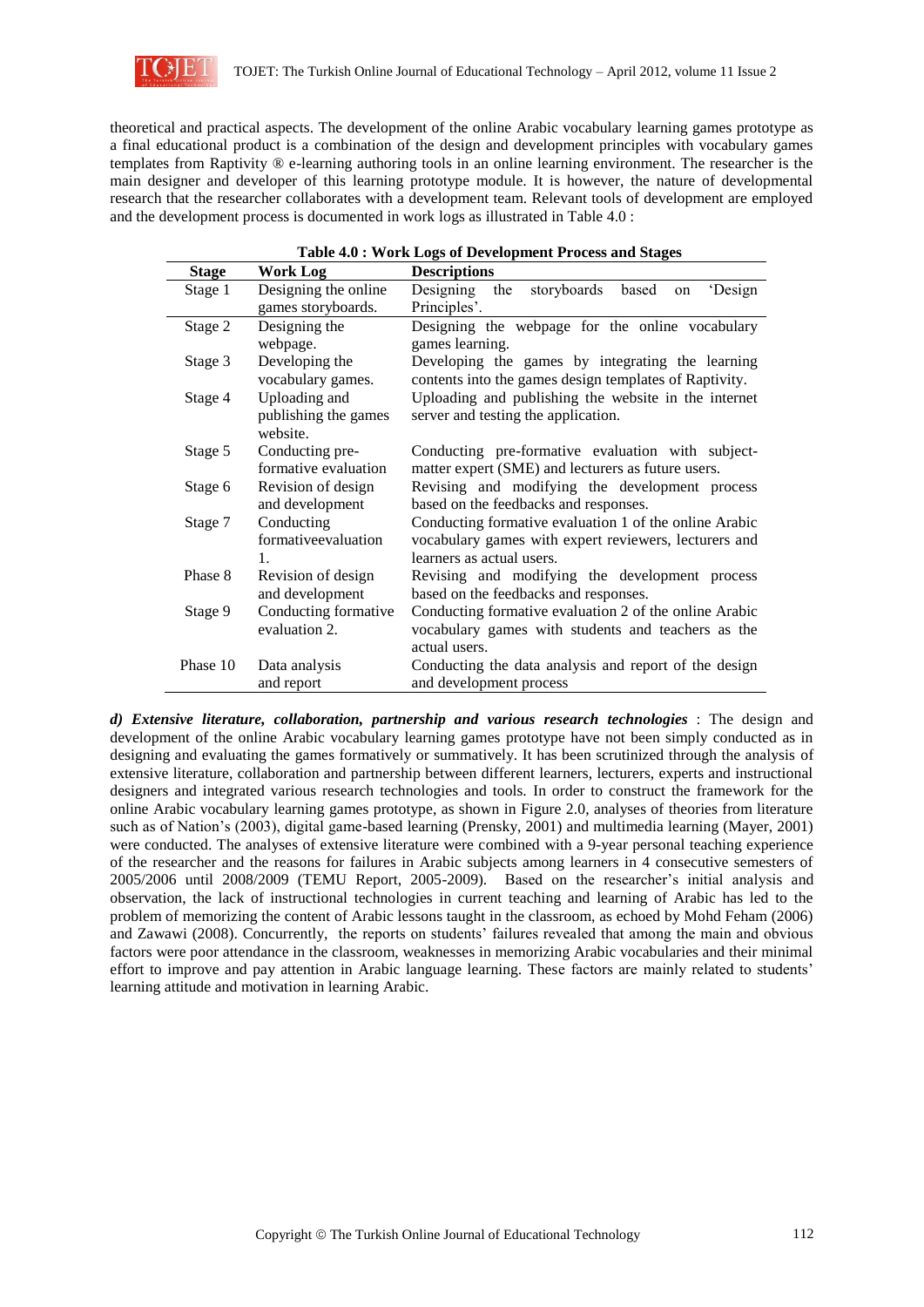



**Figure 2.0 : Design theories of online vocabulary learning games from extensive review of related literature**

In addition, the ADDIE's adapted model is chosen as the instructional design model for the research as it fits the design and development methods, objectives and approaches to portray a complete picture and understanding, theoretically and practically, of an online vocabulary learning module. Walter Dick and Lou Carey are widely viewed as the torchbearers of the ADDIE methodology, through their book *The Systematic Design of Instruction*  (Dick & Carey, 1996). Akilli (2004) has proposed the  $FID^2GE$  model, also consisting of four phases of design; analysis, design, development and evaluation, which stands for "**F**uzzified **I**nstructional **D**esign **D**evelopment of **G**ame-like **E**nvironments" for learning in which the name was derived from the dynamism, non- linearity and the fuzziness of games (p. 139-142) as shown in Figure 3.0 :



The researcher, however, opted to use the adapted ADDIE's model (Figure 1.0) instead of FID<sup>2</sup>GE due to the uncertainty of the implementation phase in  $FID^2GE$  and the existence of five (5) main phases in ADDIE to facilitate the research. The argument of whether ADDIE is a model or just a process is not the objective of discussion in this paper. To reiterate, the ADDIE model is chosen for its systematic generic approach in instructional design, which clarifies the instructional framework to the designers or researchers in order to ensure the effectiveness of instructional products with creative processes (College Station, 2001).

#### *e) Improved theory, product and design principles based outcome* :

The refinement of theories from the literature in the *iterative cycles of testing and refinement of solutions in practice* (Reeves, 2006 & Herrington, 2007) begun at the front-end analysis phase directed at analysing four (4) components of needs analysis which was adapted by Dabbagh (2006) and as shown in Figure 4.0. The participants involved were 113 out of 133 students studied Arabic language in semester 3, 2008/2009 as well as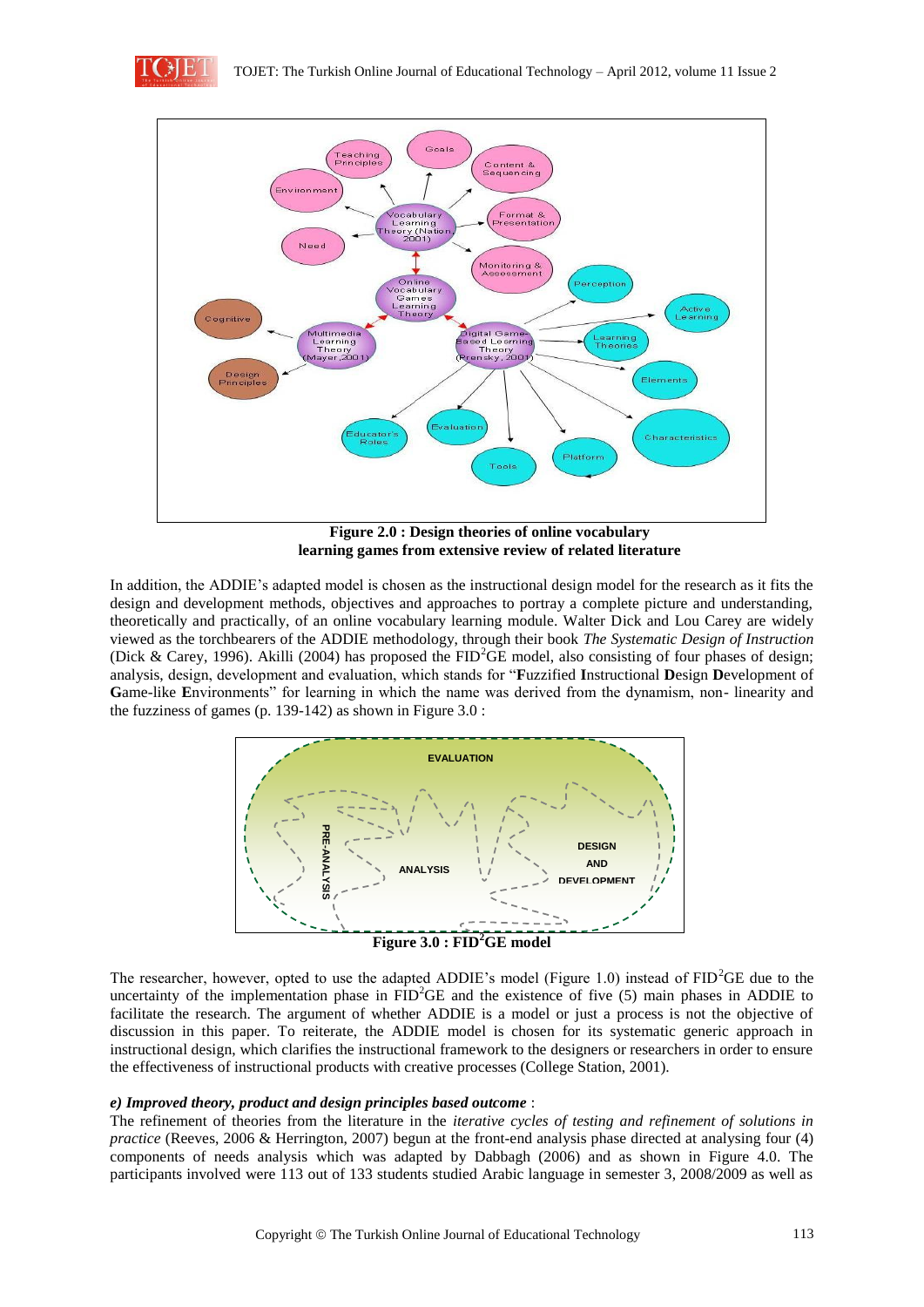

the lecturers and were required to answer the needs and pre-design survey of an online Arabic vocabulary games in CFSIIUM (Muhammad Sabri and Nor Aziah, 2011). The validation of the instrument was completed by a lecturer, from the Institute of Education (INSTED, IIUM), teaching the subject of Research Methodology in IIUM.



**Figure 4.0 : The Analysis Procedure in Developmental Research**

The initial design from the analysis phase was then validated by an expert who is an Arabic language lecturer from the Centre for Language and Pre-University Academic Development (CELPAD) of IIUM in order to refine the contents of Arabic language integrated in the online games. The theories were also refined by an expert from the Centre for Professional Development (CPD) of IIUM who specializes in instructional design and teaching using technology. At the end of this phase, the design and development principles were established to guide the development process. The details of procedures conducted were previously explained in Table 2.0.

## **Design and Development of Online Arabic Vocabulary Learning Games Prototype**

The online vocabulary learning games was designed as a final research product of additional teaching and learning aid in Arabic vocabulary learning and was hosted in a web-based environment. The general outlines of design and development of this online Arabic vocabulary games prototype are as the followings:

- a) Constructing general research framework
- b) Conducting front-end analysis procedures
- c) Validations from various experts (ID & SME)
- d) Consultations from various experts (ID & SME)
- e) Constructing 'Initial design principles'
- f) Revising and validating 'design principles'
- g) Development of initial pre-prototype
- h) Revisions of prototype 1 and prototype 2 in iterative and cyclic and process meant for changes and improvement of final games prototype
- i) Conducting formative evaluation of design and development among various experts, lecturers, and learners
- j) Final product is ready for use

The samples of website screenshots are as shown below in Figure 5.0 and Figure 6.0 :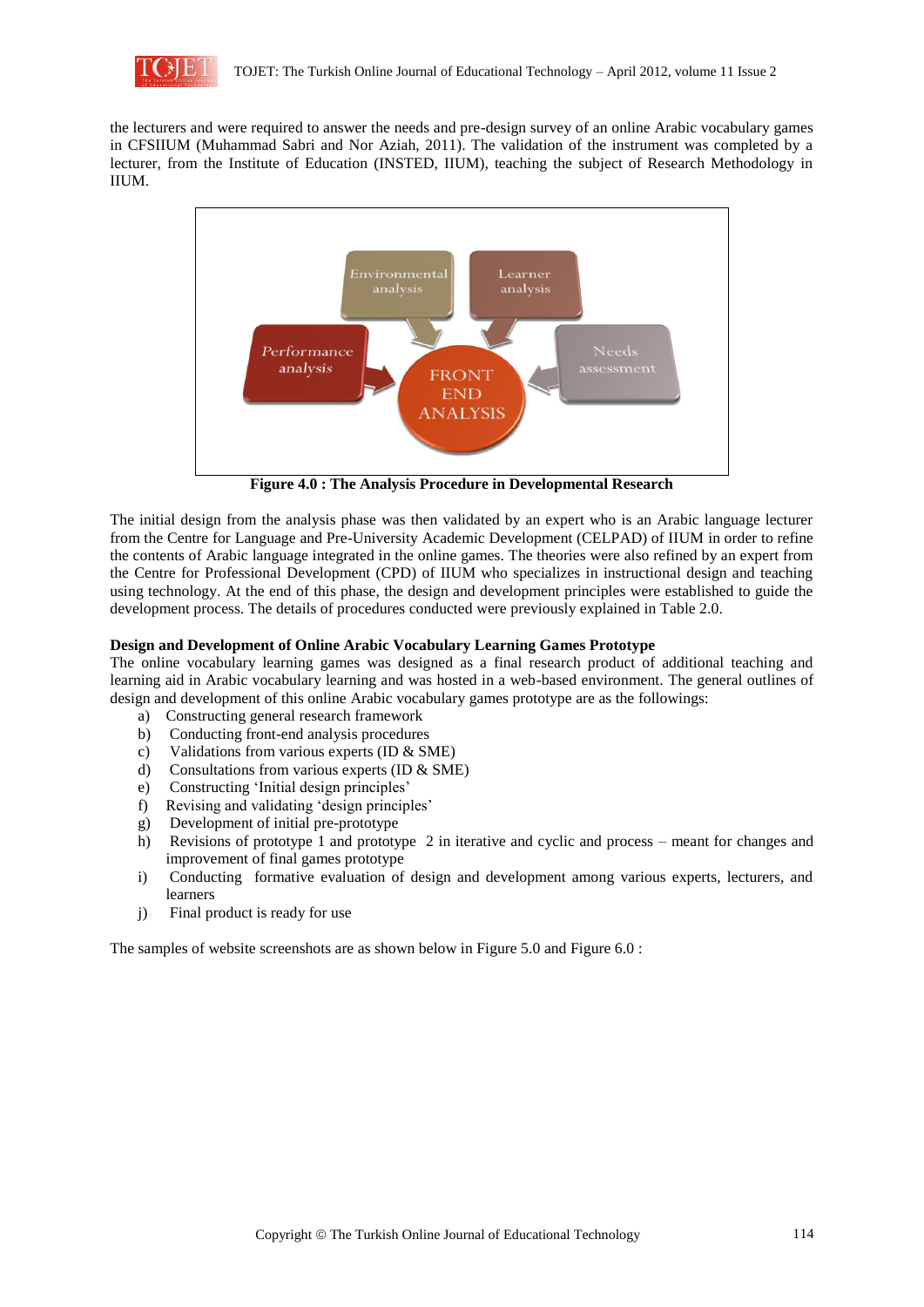



**Figure 5.0 : Main Page of Online Arabic Vocabulary Learning Website**



**Figure 6.0 : Screenshot of Online Arabic Vocabulary Learning Website**

**Main Characteristics of Online Arabic Vocabulary Learning Games Prototype**  a) It is designed mainly for Arabic learners in CFSIIUM.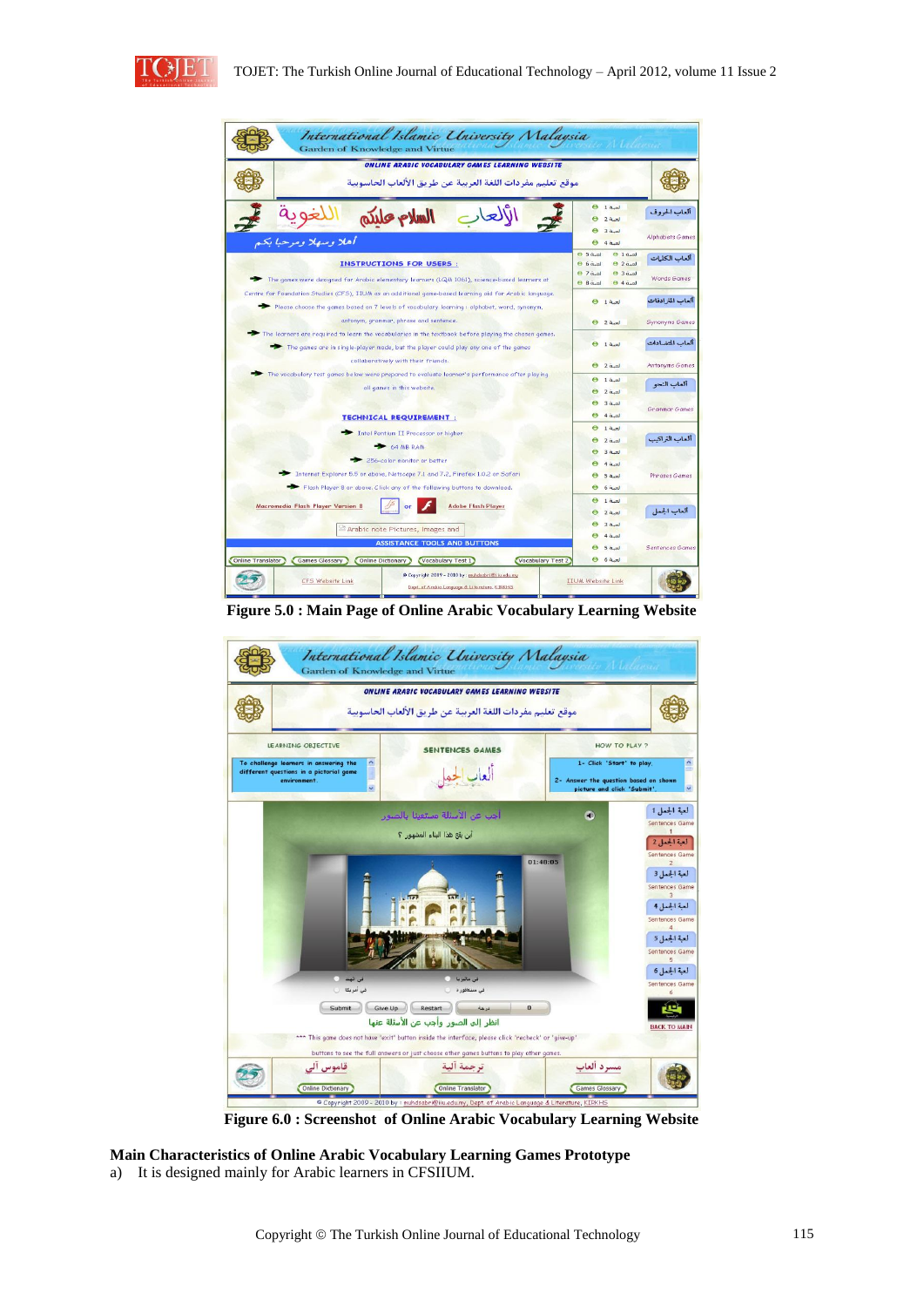

b) It has a compendium of 34 varieties of games and distributed into 7 levels of vocabulary difficulties.

c) It is supported by online learning tools such as instructions to play, learning objectives for every game, online translator, online dictionary, games glossary in English to Arabic and 2 vocabulary test games.

d) It is functioning as a supportive teaching and learning tool for Arabic language in the classroom and multimedia laboratory as the followings:.

- i) The lecturer facilitates (facilitator)
- ii) Learners collaborate (collaborative learning)
- iii) Has the potential for self-instruction (synchronous and asynchronous modes)
- iv) Supportive learning tool for blended/hybrid learning
- v) Can be used between 14 weeks of semester (flexibility)

## **Challenges and Obstacles**

Design and development research (DDR) provides an alternative to conduct rigorous and systematic design research based on solid theoretical foundations. It possesses the necessary approaches to design and develop the principles of the games prototype with the flexibility of revision in iterative cycles of user testing sessions in real and authentic setting. However, each endeavor is not without its own challenges and barriers. The challenges and obstacles mentioned in this paper were established from the experience of researcher during the design and development of this online games prototype and are as the followings:

- a) The limitation of technical support in Raptivity ® software in Arabic writing systems and fonts exists, and has caused some restrictions in using Arabic conveniently, especially in the display of Arabic fonts with the vowel sounds.
- b) The limitation of games design templates in this software also restricted the design of language games with advanced features such as in displaying overall scores for all players for the purpose of competition, more choices of attractive games templates, colours, and buttons.
- c) This study is specifically designed for elementary level Arabic learners only based on the selection of vocabulary games and may not be suitable for higher level of learning.
- d) The financial implication is one of the restrictions to producing a high technology games for this study which has resulted in the researcher in using the Raptivity  $\circledR$  software as a platform to develop Arabic vocabulary games.
- e) This software can be used by all educators with proper training and briefing without the need for a high level of computer competency skills such asin using advanced authoring software to develop games such as the Adobe Flash, and SwishMax ®. Thus, this software could not be used to develop the advanced features of language games.

#### **SUGGESTIONS FOR EDUCATORS AND INSTRUCTIONAL DESIGNERS**

a) The technical limitation of this software in Arabic writing systems and fonts should be improved and enhanced in order to make it more compatible, convenient and user-friendly to Arabic learning application.

b) The limitation of games design templates in the Raptivity ® software can also be upgraded and enhanced with advanced features such as in displaying overall scores for all players for the purpose of competition, more choices of attractive games templates, colours, and buttons.

c) The future research and study of using game-based learning in Arabic language could attempt to design and develop the games that use different learning platforms compared to this study such as the arcade, console, CDbased and handheld or mobile learning games.

d) The educational institutions that offer Arabic language learning should play more active role in producing attractive and interactive teaching and learning aids in order to enhance students' motivation and attitude in learning process and improving their achievement and performance.

e) The Arabic language teachers and practitioners should be more aware of and knowledgeable with the latest teaching technology and computer skills. Some groups with high computer skills in every educational institution can be trained periodically in a cluster training in order to help them producing new teaching and learning aids in Arabic language.

f) There should be sessions of cooperative work and research activities between language teachers such as the Arabic, English or other languages with the instructional designers and computer experts to design and develop advance and effective games for teachers and learners.

g) Other ID models may be used in the design and development of games based on the objectives, structures, expected outcome, technology or others issues based on the suitability and purpose of games design and development.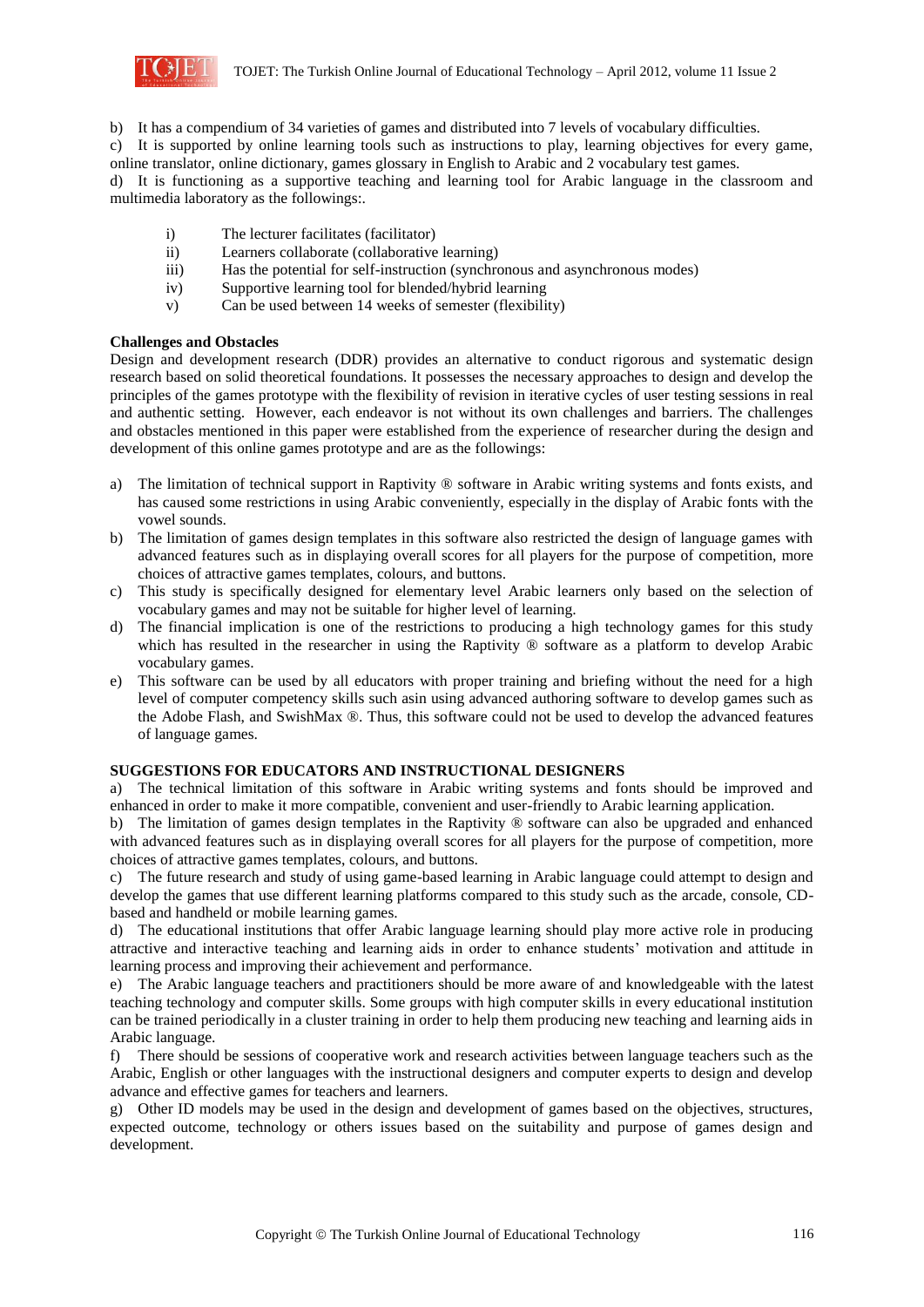

#### **SUMMARY**

This paper has described an effort to design and develop an online Arabic vocabulary learning games prototype in IIUM using the design and development research (DDR) methodology and approach. This Arabic educational DGBL is now in function and linked to several learning and research institutions such as My-Arabic at CELPAD, IIUM (Link: http://myarabic.e-celpad.com/), Malaysian Foundation of Innovation (Link : http://www.yim.my/databank/index.cfm?menuid=5&action=show&ib=128&), and educational blog in Arabic learning such as http://mari-belajar-bahasa-arab.blogspot.com/. The outcome of this project will hopefully enhance the process of teaching and learning Arabic language in IIUM as well as in other institutions. This research is hoped to trigger more in-depth research methodologies and approaches in the design and development on online educational games based on real needs in the real settings of learning environment and institutions, This prototype has reflected a set of design and development principles for an online Arabic vocabulary learning games in the Malaysian context specifically and for non-native Arab speakers in general.

## **NOTES ON CONTRIBUTOR**

**Muhammad Sabri Sahrir** (Ph.D) is currently an academic staff at the Department of Arabic Language and Literature, KIRKHS, International Islamic University Malaysia (IIUM). His research interests are curriculum development and evaluation, educational technology, and teaching Arabic as a foreign language.

**Nor Aziah Alias** (Ph.D) is an associate professor at the Faculty of Education, Universiti Teknologi MARA (UiTM). Her current research is mainly in educational design research, instructional design and technology and ICT for development. She has also published in the areas of adult and online distance learning.

**Zawawi Ismail** (Ph.D) is a senior lecturer at Department of Language and Literacy Education, Faculty of Education Building, University of Malaya. His current areas of expertise are teacher education, Islamic education, Arabic curriculum, teaching methodology and ICT in education.

**Nurulhuda Osman** (Ph.D candidate) is currently an academic staff at the Centre for Languages and Pre-University Academic Development, International Islamic University Malaysia (IIUM). Her research interests are curriculum development and evaluation and teaching Arabic as a foreign language.

## **REFERENCES**

- Akilli, G.K. (2004). A proposal of instructional design/development model for game-like learning environments:The FID2GE model. Master Thesis, The Middle East Technical University, Turkey, retrieved on 15<sup>th</sup> December 2008 from http://simge.metu.edu.tr/master/index.pdf
- Akili, G.K. (2007). Games and simulation: A new approach in education. In D. Gibson, C. Aldrich, & M. Prensky (Ed.). Games and simulations in online learning, research and development framework.  $(1<sup>st</sup>$  ed., pp. 1-20). United States of America : Information Science Publishing.
- Bannan-Ritland, B. (2003). The role of design in research: The integrative learning design framework. Educational Researcher, Vol. 32, No. 1, January/February, 2003, pp. 21-24.
- College Station (2001). ADDIE instructional design model. Texas Copyright 2001 © LOT All rights reserved. L:\htms\training\handouts\pf\_files\addie.doc. Published on 01/23/01.
- Connolly, T. & Stansfield, M. (2006). Using games-based eLearning technologies in overcoming difficulties in teaching information systems. Journal of Information Technology Education, Volume 5, 2006. p. 463
- Chiang, Y.T., Sunny Lin, S.J., Cheng, C.Y. & Eric Liu, Z.F. (2011). Exploring online game players' flow experiences and positive affect. Turkish Online Journal of Educational Technology, 10(1), pp. 106-114.
- Dabbagh, N. (2006). The instructional design knowledge base. (Online) Retrieved from http://classweb.gmu.edu/ndabbagh/Resources/Resources2/FrontEnd.htm on 27 July, 2011.
- Dick W.,  $\&$  Carey L. (1996). The systematic design of instruction (4<sup>th</sup> Edition). New York: Haper Collins College Publishers.
- Gredler, M.E. (1992). Designing and evaluating games and simulations: A process approach. London, Great Britain : Kogan Page Limited.
- Gredler, M.E. (2004). Games and simulations and their relationship to learning In D.H. Jonassen (Ed.), Handbook of research on educational communication and technology,  $(2<sup>nd</sup>$  ed., pp. 571-581). New Jersey, US : Lawrence Erlbaum Associates Publishers.
- Herrington, J., McKenney, S., Reeves, T. & Oliver, R. (2007). Design-based research and doctoral students: Guidelines for preparing a dissertation proposal. In C. Montgomerie & J. Seale (Eds.), Proceedings of World Conference on Educational Multimedia, Hypermedia and Telecommunications 2007 (pp. 4089- 4097). Chesapeake, VA: AACE.
- Liu, C.C., Chen, Y.B. & Huang, C.W. (2011). The effect of simulation games on the learning of computational problem solving. Computers & Education 57 (2011), pp.1907–1918.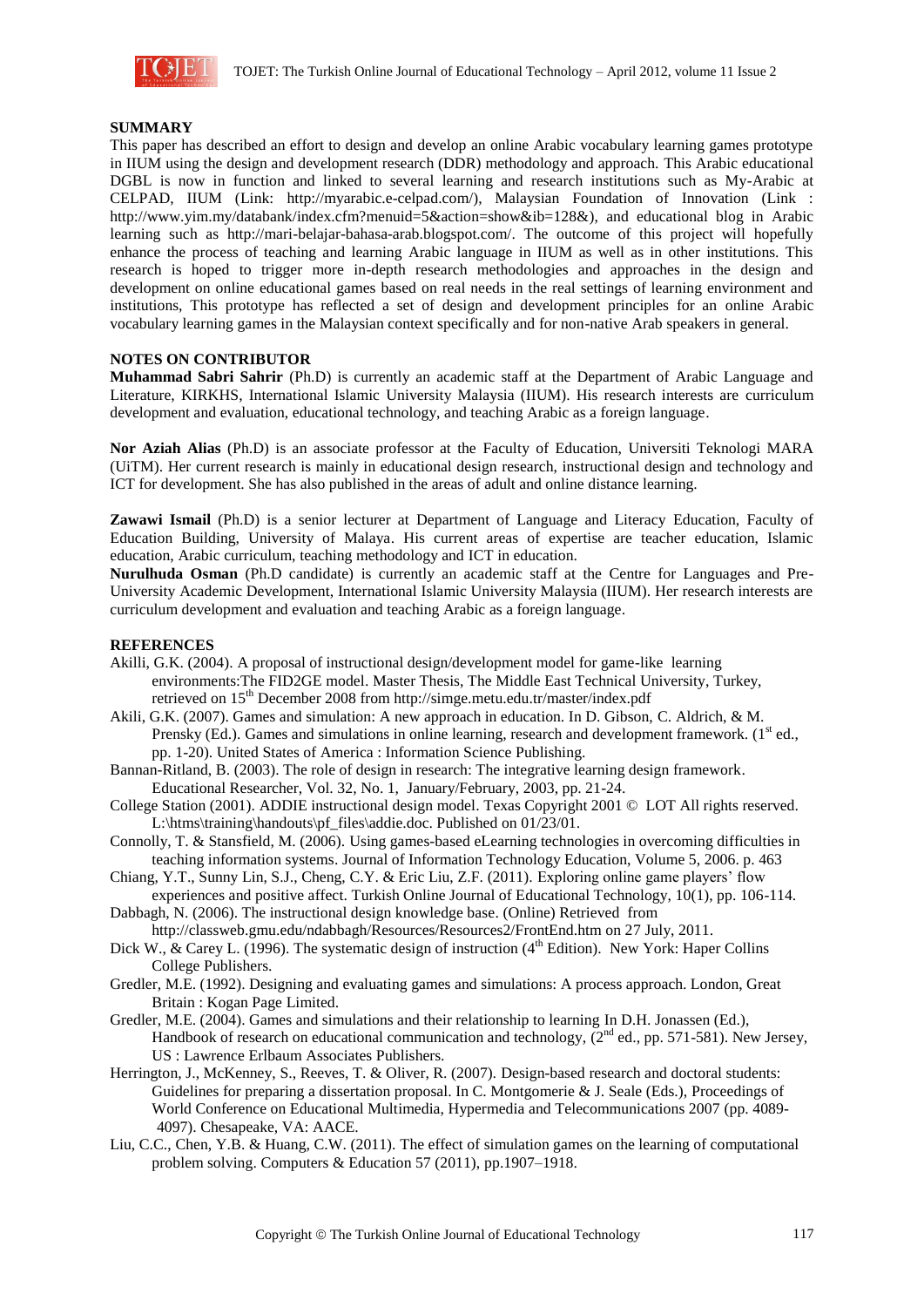

- Malone ,T.W., & Lepper, M.R. (1987). Intrinsic motivation and instructional effectiveness in computer-based education. In R.E. Snow, & M.J. Farr (Eds.) Aptitude, learning and instruction, 3. Cognitive and affective process analysis. (pp. 255-286). Hillsdale NJ: Erlbaum.
- Mayer, R.E. (2001). Multimedia learning. 9<sup>th</sup> edition, 2007. New York, USA: Cambridge University Press.

Markauskaite, L. & Reimann, P. (2008). Enhancing and scaling-up design-based research: The potential of eresearch. Centre for Research on Computer-supported learning and Cognition (CoCo), University of Sydney, Australia. Retrieved on  $12^{th}$  Dec 2008 from www.fi.uu.nl/en/icls2008/343/paper343.pdf

- Michael, D. & Chen, S. (2006). Serious games Games that educate, train and inform. E-Book edition, Canada: Thomson Course Technology PTR, pp. 30-43.
- Mohd Feham, Md. Ghalib & Isarji, Sarudin (2000). On-line Arabic: Challenges, limitations and recommendations. In proceedings of National Conference on Teaching and Learning in Higher Education, Universiti Utara Malaysia, Kedah, pp. 231-239.
- Mohd Feham, Md. Ghalib (2006). The design, development and testing on the efficacy of a pedagogical agent on the performance and program rating scores among students learning Arabic. Unpublished doctoral dissertation, Universiti Sains Malaysia (USM).
- Muhammad Sabri, Sahrir & Nor Aziah, Alias (2011) A study on Malaysian language learners' perception towards learning Arabic via online games. GEMA Online Journal of Language Studies, 11 (3). pp. 129- 145. ISSN 1675-8021
- Nation I.S.P. (2001) Learning vocabulary in another language.  $4<sup>th</sup>$  edition, 2003. United Kingdom : University Press, Cambridge.
- Nor Aziah Alias (2007). Spurring innovation through developmental research in education. Educational Awakening : Journal of The Educational Sciences, 4(1), 2007, pp. 45 – 60, published by Institute of Education, International Islamic University Malaysia.
- Nieveen, N. (2007). Formative evaluation in educational design research. An introduction to educational design research**.** In the proceedings of the seminar conducted at the East China Normal University, Shanghai (PR China), November 23-26, 2007, pp. 89-102.
- Pivec. M., Koubek, A. & Dondi, C. (2004). Guidelines for game-based learning. Lengerich, Germany: Pabst Science Publishers.
- Plomp, Tjeerd (2007). Educational design research : An introduction. In the proceedings of the seminar conducted at the East China Normal University, Shanghai (PR China), November 23-26, 2007, pp. 9-36.

Prensky, M. (2001). Digital game-based learning. Edition 2007, USA: Paragon House.

- Reeves, T. (2006). Design-based research for advancing educational technology. Retrieved on 9<sup>th</sup> January, 2009 from http://www.it.coe.uga.edu/~treeves/EDIT9990/EDIT99909Jan06.ppt
- Reigeluth, C. M. & Frick T.W., (1999). Formative research: A methodology for creating and improving design theories. In Regeluth, C. M. (Ed.) Instructional Design Theories and Models Vol. II., pp. 633- 651.Mahwah NJ: Lawrence Erlbaum Associates.
- Richey, R.C., Klein, J.D. & Nelson, W. A. (2004). Developmental research: Studies of instructional design and development. Retrieved on 31<sup>st</sup> March, 2009 from http://www.aect.org/edtech/41.pdf
- Richey, R.C. & Klein, J.D. (2007). Design and development research. New Jersey, USA : Lawrence Erlbaum Associates, Inc.
- Roslina, Ibrahim & Azizah, Jaafar (2008). Web based educational games as a learning tools: Issues and challenges on design and development perspective in Malaysia. Proceeding in the  $4<sup>th</sup>$  International Conference on University Learning and Teaching, pp. 421-432, on 20-21 October 2008 organised by UiTM Shah Alam, Malaysia.
- Roslina Ibrahim, Rasimah Che Mohd Yusoff, Hasiah Mohamed@Omar, & Azizah Jaafar (2011). Students perceptions of using educational games to learn introductory programming. Journal of Computer and Information Science, Vol. 4, No. 1; January 2011, retrieved on April 14, 2011 from www.ccsenet.org/journal/index.php/cis/article/download/8246/6507
- Squire, K. (2005). Game-based learning : Present and future of state of the field. Retrieved on  $31<sup>st</sup>$  December, 2008 from http://www.masieweb.com/dmdocuments/Game-Based\_Learning.pdf
- Tan, P-H. Ling, S-W. & Ting, C-Y. (2007). Adaptive digital game-based learning framework. DIMEA '07 Perth, Western Australia. © 2007 ACM 978-1-59593-708-7/07/09
- Testing and Measurement Unit TEMU (2005-2009). Report of percentage failure in Arabic subjects and reasons. Quranic Language Department (QLD), Centre for Foundation Studies (CFS), International Islamic University Malaysia (IIUM).
- Tessmer, M. (1993). Planning and conducting formative evaluations, improving the quality of education and training. © Martin Tessmer, 1993, London: Kogan Page Limited.
- Tuzun, H. (2004). Motivating learner in educational computer games. Doctoral dissertation, Indiana University, USA. Retrieved from ProQuest Theses, (UMI number 3134052) on January 9, 2008.